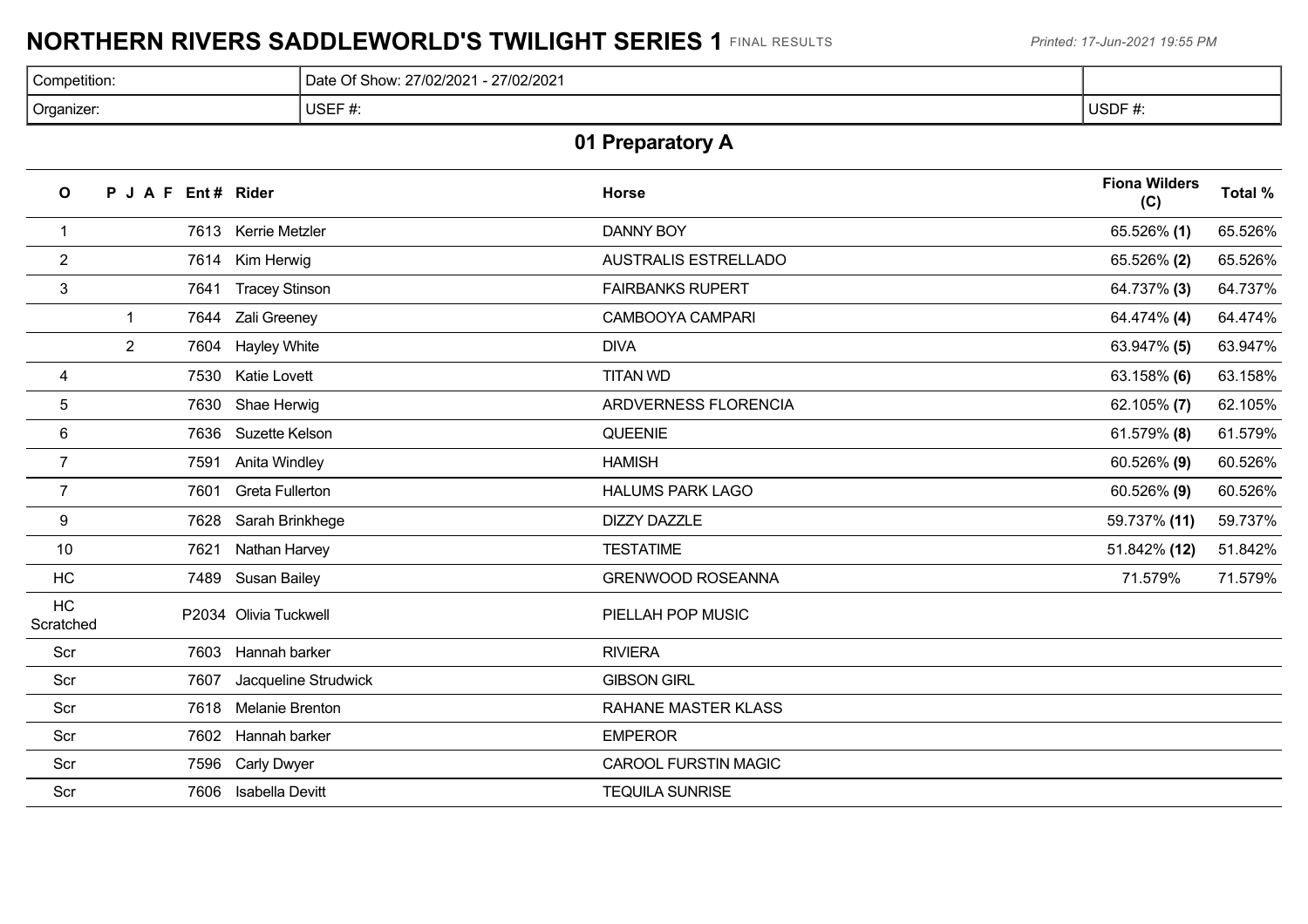# **NORTHERN RIVERS SADDLEWORLD'S TWILIGHT SERIES 1** FINAL RESULTS *Printed: 17-Jun-2021 19:55 PM*

| Competition: | Of Show:<br>27/02/2021<br>27/02/2021<br>Date |             |
|--------------|----------------------------------------------|-------------|
| Organizer:   | USEF#<br>₩.                                  | USDF#<br>π. |

## **02 Preliminary 1A**

|                 | O P J A F      | Ent | <b>Rider</b>          | <b>Horse</b>                | <b>Nicole Brown</b><br>(C) | Total % |
|-----------------|----------------|-----|-----------------------|-----------------------------|----------------------------|---------|
| $\overline{1}$  |                |     | 1920 Ruth Gotterson   | HV FURSTEN HIGHNESS         | $67.600\%$ (1)             | 67.600% |
|                 | $\mathbf{1}$   |     | 7625 Olivia Tuckwell  | PIELLAH POP MUSIC           | 65.600% (2)                | 65.600% |
| $\overline{2}$  |                |     | 4715 Grace Duffield   | ARAJAY PARK SAXON           | 64.200% (3)                | 64.200% |
|                 | $\overline{2}$ |     | 7624 Olivia Tuckwell  | <b>BUDGIE</b>               | 64.200% (4)                | 64.200% |
| $\sqrt{3}$      |                |     | 7489 Susan Bailey     | <b>GRENWOOD ROSEANNA</b>    | 63.400% (5)                | 63.400% |
| 3               |                |     | 7598 Eloise Hagate    | <b>DOMINO ALYNE</b>         | 63.400% (5)                | 63.400% |
| $\overline{5}$  |                |     | 7613 Kerrie Metzler   | <b>DANNY BOY</b>            | 62.200% (7)                | 62.200% |
|                 | 3              |     | 7649 Bella Touzel     | <b>Buster</b>               | $61.800\%$ (8)             | 61.800% |
| $6\phantom{1}6$ |                |     | 7636 Suzette Kelson   | QUEENIE                     | 60.200% (9)                | 60.200% |
|                 | 4              |     | 7604 Hayley White     | <b>DIVA</b>                 | 59.200% (10)               | 59.200% |
|                 | 4              |     | 4656 Jemima Southwood | <b>WHISKY</b>               | 59.200% (10)               | 59.200% |
|                 | 6              |     | 7599 Gemma Poles      | <b>RUBY TUESDAY</b>         | 57.800% (12)               | 57.800% |
| $\overline{7}$  |                |     | 7641 Tracey Stinson   | <b>FAIRBANKS RUPERT</b>     | 57.000% (13)               | 57.000% |
| 8               |                |     | 7591 Anita Windley    | <b>HAMISH</b>               | 52.800% (14)               | 52.800% |
| 9               |                |     | 7614 Kim Herwig       | <b>AUSTRALIS ESTRELLADO</b> | 51.000% (15)               | 51.000% |
| Scr             |                |     | 7530 Katie Lovett     | <b>TITAN WD</b>             |                            |         |
| Scr             |                |     | 7619 Molly Price      | <b>COULD BE BUSY</b>        |                            |         |
| Scr             |                |     | 951 Theresa Crawford  | YONDELLA DEFENDER           |                            |         |
| Scr             |                |     | 7633 Sophie Price     | <b>ROCKIN RAPID</b>         |                            |         |
| Scr             |                |     | 7616 Leone Wilkinson  | <b>BOUDICCA ROUANEZ</b>     |                            |         |
| Scr             |                |     | 7596 Carly Dwyer      | <b>CAROOL FURSTIN MAGIC</b> |                            |         |
| Scr             |                |     | 2259 Suzanne Cherry   | <b>FEENJA</b>               |                            |         |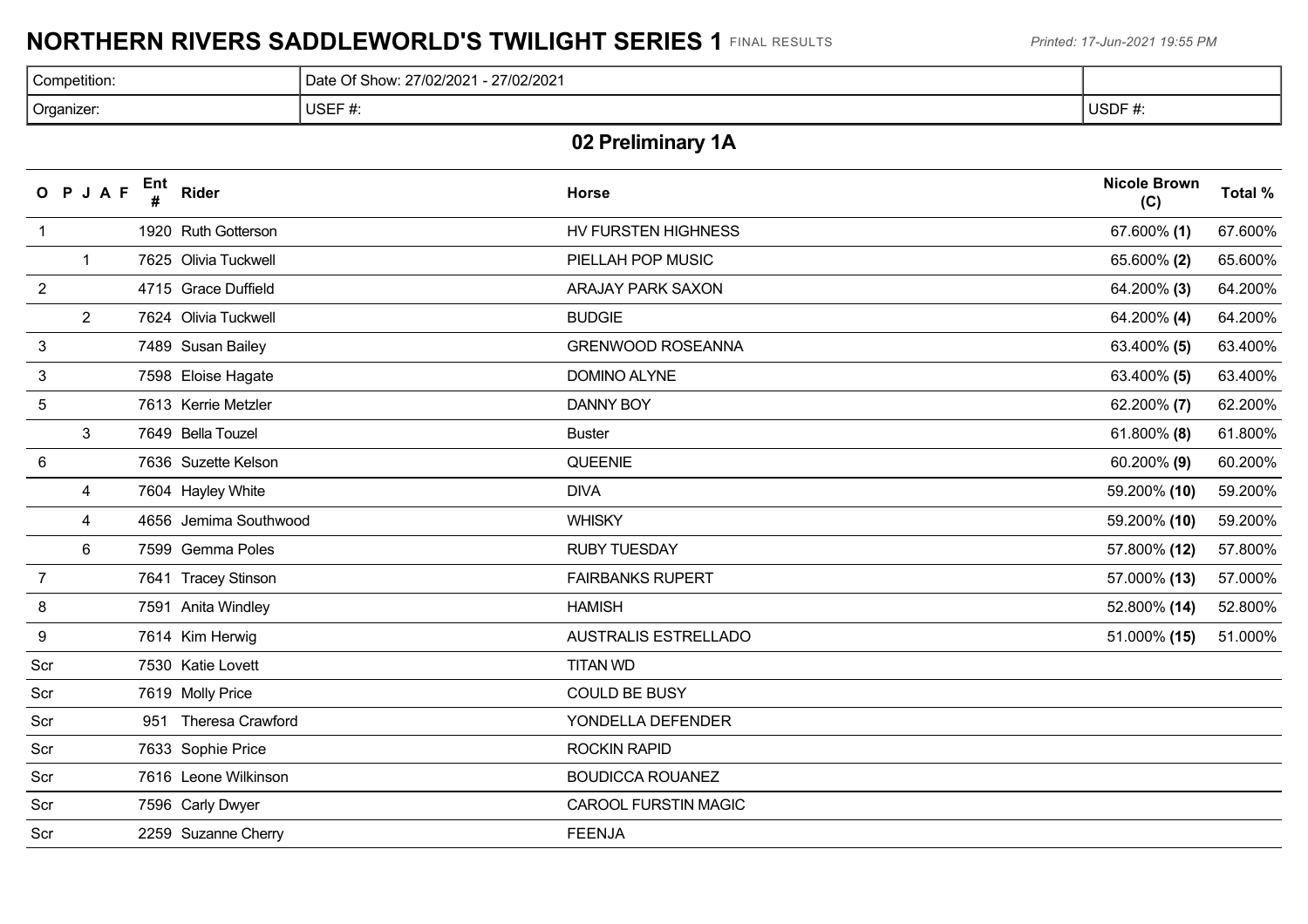# **NORTHERN RIVERS SADDLEWORLD'S TWILIGHT SERIES 1** FINAL RESULTS *Printed: 17-Jun-2021 19:55 PM*

| Competition: | Date Of Show: 27/02/2021 - 27/02/2021 |              |
|--------------|---------------------------------------|--------------|
| Organizer:   | USEF#<br>₩.                           | ∣ USDF<br>π. |

### **03 Novice 2A**

|                | O P J A F      | Ent | Rider                 | <b>Horse</b>                | <b>Merle</b><br>Speakman (C) | Total % |
|----------------|----------------|-----|-----------------------|-----------------------------|------------------------------|---------|
| $\mathbf{1}$   |                |     | 439 Tesse Ferguson    | <b>Carool Charmer</b>       | 66.607% (1)                  | 66.607% |
| $\overline{c}$ |                |     | 1920 Ruth Gotterson   | HV FURSTEN HIGHNESS         | 66.250% (2)                  | 66.250% |
| 3              |                |     | 7615 Kirsty Cameron   | KOHINOOR PARK SATYRN        | 64.286% (3)                  | 64.286% |
| 4              |                |     | 7642 Victoria Groom   | <b>MILO VE</b>              | 64.107% (4)                  | 64.107% |
| 4              |                |     | 7594 Bridget Garlick  | KISS MY ASSETS              | 64.107% (4)                  | 64.107% |
|                | $\mathbf{1}$   |     | 7589 Zali Greeney     | <b>ARAJAY PARK MAVERICK</b> | 63.571% (6)                  | 63.571% |
| 6              |                |     | 2414 Nathaly Rudd     | <b>EBONY PARK FANTASIA</b>  | 63.393% (7)                  | 63.393% |
| $\overline{7}$ |                |     | 7590 Alex Brown       | Macmillan                   | 62.500% (8)                  | 62.500% |
|                | $\overline{2}$ |     | 7625 Olivia Tuckwell  | PIELLAH POP MUSIC           | 62.500% (8)                  | 62.500% |
| 8              |                |     | 7595 Bridget Garlick  | RIVERSIDE KASSANOVA         | 61.786% (10)                 | 61.786% |
|                | 3              |     | 7649 Bella Touzel     | <b>Buster</b>               | 60.536% (11)                 | 60.536% |
|                | 4              |     | 7599 Gemma Poles      | <b>RUBY TUESDAY</b>         | 60.179% (12)                 | 60.179% |
|                | $\overline{5}$ |     | 4656 Jemima Southwood | <b>WHISKY</b>               | 58.571% (13)                 | 58.571% |
| 9              |                |     | 4481 Sarah Brinkhege  | YOU MY LADY                 | 57.679% (14)                 | 57.679% |
| HC             |                |     | 7624 Olivia Tuckwell  | <b>BUDGIE</b>               | 61.786%                      | 61.786% |
| Scr            |                |     | 7610 Jenni Winslade   | RALEIGH MOUNT BATTEN        |                              |         |
| Scr            |                |     | 7617 Lisa Mcfadyen    | <b>CHARLIE</b>              |                              |         |
| Scr            |                |     | 3223 Sienna Picone    | <b>INOUS D ANGELO</b>       |                              |         |
| Scr            |                |     | 7512 Theresa Crawford | <b>ASEREHT SERENITY</b>     |                              |         |
| Scr            |                |     | 5581 Jane Cassel      | ROYAL JIVE                  |                              |         |
| Scr            |                |     | 7605 Inga Genis       | <b>ALHANDRO</b>             |                              |         |
| Scr            |                |     | 2259 Suzanne Cherry   | <b>FEENJA</b>               |                              |         |
| Scr            |                |     | 7616 Leone Wilkinson  | <b>BOUDICCA ROUANEZ</b>     |                              |         |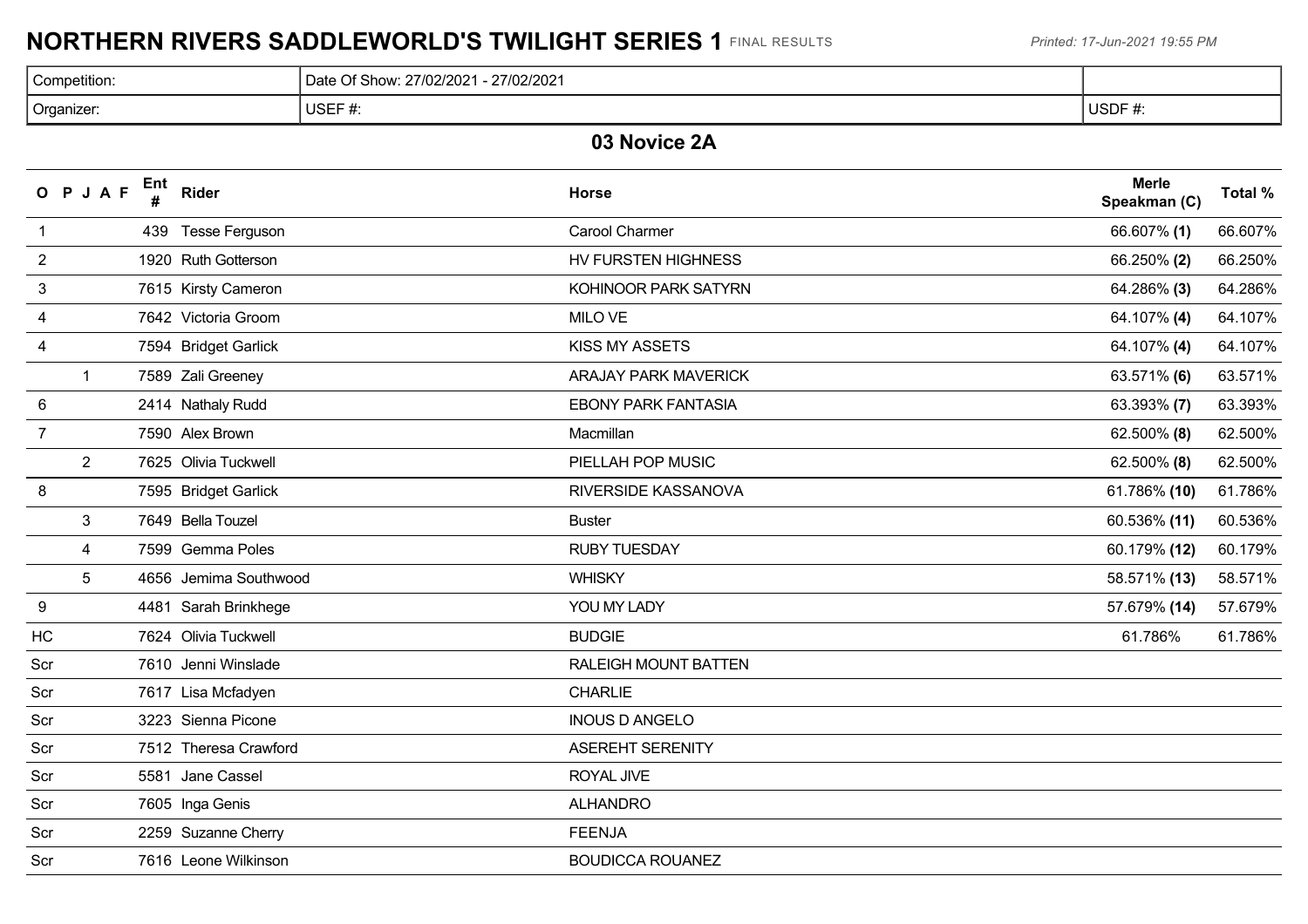# **NORTHERN RIVERS SADDLEWORLD'S TWILIGHT SERIES 1** FINAL RESULTS *Printed: 17-Jun-2021 19:56 PM*

| Competition: | 27/02/2021<br>27/02/2021<br>$\Omega$ f Show<br>ה+הר<br>$\overline{U}$ |      |
|--------------|-----------------------------------------------------------------------|------|
| Organizer:   | USEF $#$<br>. н.                                                      | USDF |

## **04 Elementary 3A**

| O P J A F       | Ent<br>Rider          | <b>Horse</b>               | <b>Nicole Brown</b><br>(C) | Total % |
|-----------------|-----------------------|----------------------------|----------------------------|---------|
|                 | Sally Evans<br>29     | SAM                        | 65.972% (1)                | 65.972% |
| 2               | 439 Tesse Ferguson    | <b>CAROOL CHARMER</b>      | 63.056% (2)                | 63.056% |
| 3               | 7623 Nina Lucas       | <b>DON AMOUR</b>           | $61.667\%$ (3)             | 61.667% |
| 4               | 2414 Nathaly Rudd     | <b>EBONY PARK FANTASIA</b> | 60.417% (4)                | 60.417% |
| 5               | 7590 Alex Brown       | <b>MACMILLAN</b>           | 60.278% (5)                | 60.278% |
| $6\phantom{1}6$ | 7615 Kirsty Cameron   | KOHINOOR PARK SATYRN       | 59.861% (6)                | 59.861% |
| Scr             | 7512 Theresa Crawford | <b>ASEREHT SERENITY</b>    |                            |         |
| Scr             | Jane Cassel<br>5581   | ROYAL JIVE                 |                            |         |
| Scr             | 2068 Nicola Gee       | <b>OTWAY MAKO</b>          |                            |         |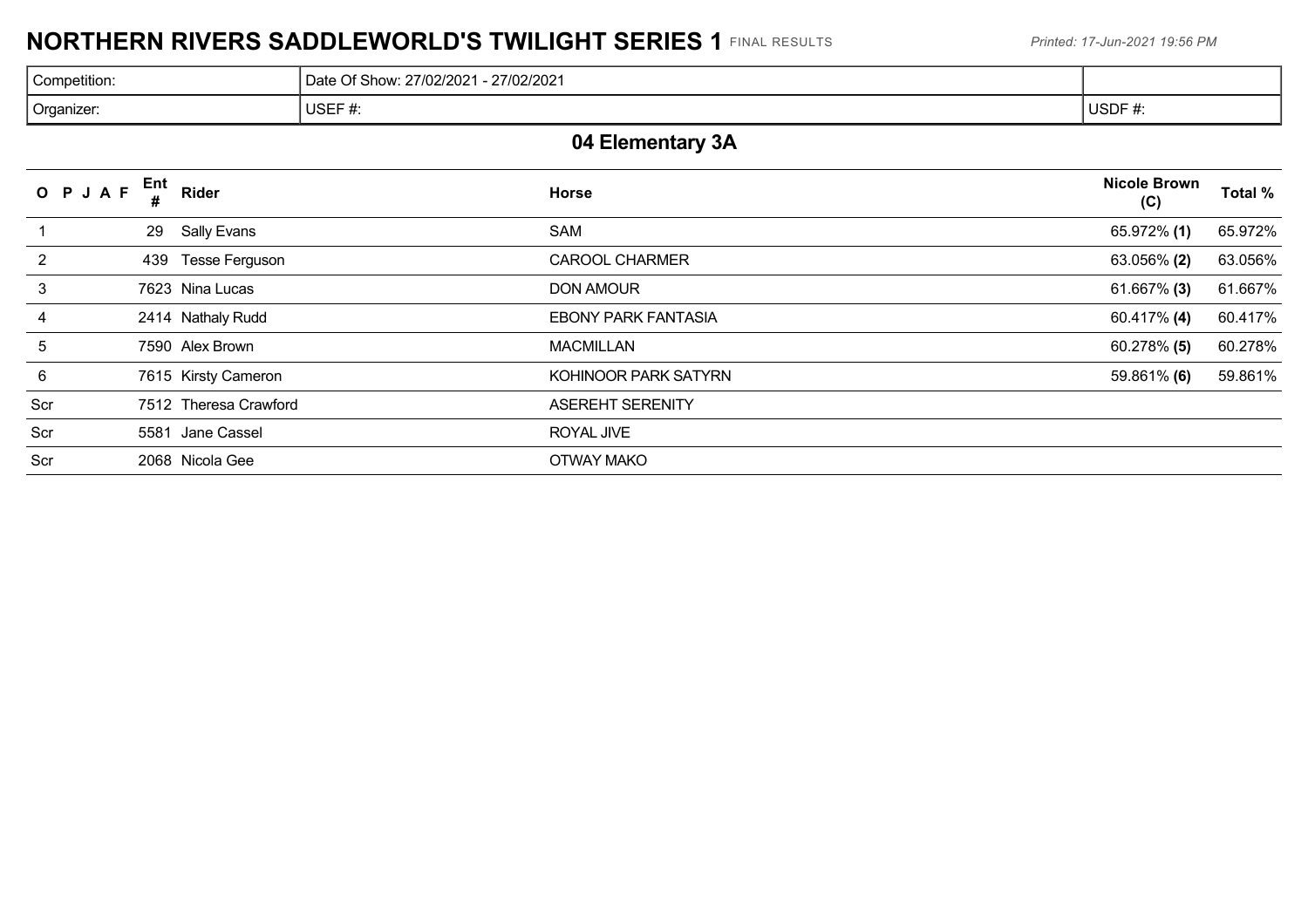# **NORTHERN RIVERS SADDLEWORLD'S TWILIGHT SERIES 1** FINAL RESULTS *Printed: 17-Jun-2021 19:56 PM*

| Competition: | Date Of Show: 27/02/2021 - 27/02/2021 |        |  |  |
|--------------|---------------------------------------|--------|--|--|
| Organizer:   | JSEF#                                 | USDF#: |  |  |
| -----<br>.   |                                       |        |  |  |

#### **05 Medium 4A**

|   | OPJAF $_{\rm H}^{\rm Ent}$ | Rider                | <b>Horse</b>          | <b>Fiona Wilders</b><br>(C) | Total % |
|---|----------------------------|----------------------|-----------------------|-----------------------------|---------|
|   |                            | 7179 Keighley Leeson | WILDE LOVE            | 68.889% (1)                 | 68.889% |
| 2 |                            | 1522 Shae Herwig     | <b>BRAVOUR M</b>      | 63.889% (2)                 | 63.889% |
| 3 |                            | 3684 Suzette Moore   | <b>WOLLUMBIN TALI</b> | 62.778% (3)                 | 62.778% |
| 4 |                            | 7623 Nina Lucas      | <b>DON AMOUR</b>      | 62.639% (4)                 | 62.639% |
|   |                            | 2068 Nicola Gee      | OTWAY MAKO            | 62.500% (5)                 | 62.500% |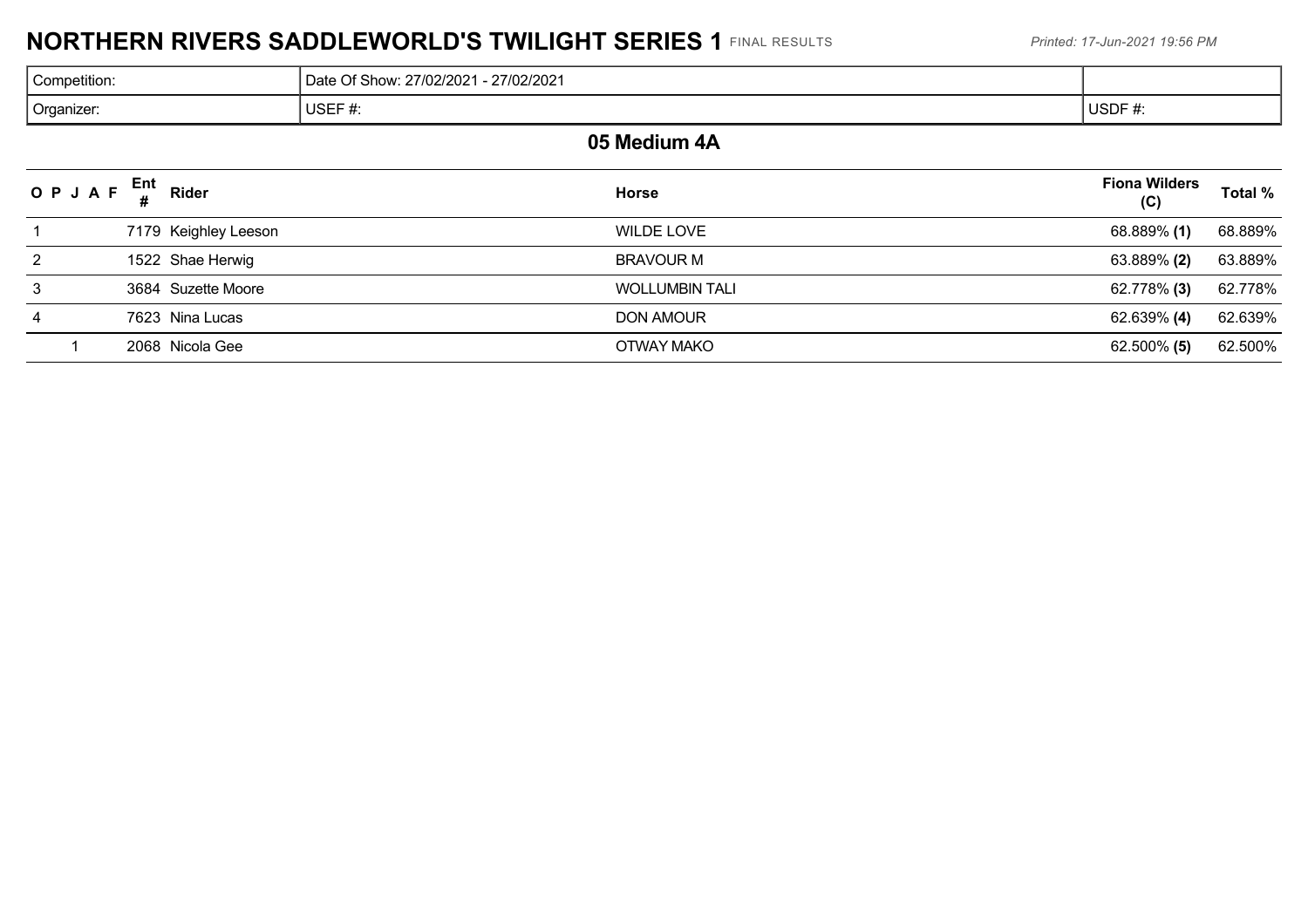# **NORTHERN RIVERS SADDLEWORLD'S TWILIGHT SERIES 1** FINAL RESULTS *Printed: 17-Jun-2021 19:57 PM*

| Competition:            | - 27/02/2021<br>Date Of Show: 27/02/2021 |        |
|-------------------------|------------------------------------------|--------|
| <sup>'</sup> Organizer: | USEF#                                    | USDF#: |
|                         |                                          |        |

#### **06 Advanced 5A**

| OPJAF $_{\rm \#}^{\rm Ent}$ Rider |                      | Horse                   | <b>Merle</b><br>Speakman (C) | Total % |
|-----------------------------------|----------------------|-------------------------|------------------------------|---------|
|                                   | 7179 Keighley Leeson | WILDE LOVE              | 65.658% (1)                  | 65.658% |
|                                   | 4447 Belinda berkel  | CASTLEBROOK BRENIN JUDE | 63.421% (2)                  | 63.421% |
|                                   | 2068 Nicola Gee      | OTWAY MAKO              | $60.395\%$ (3)               | 60.395% |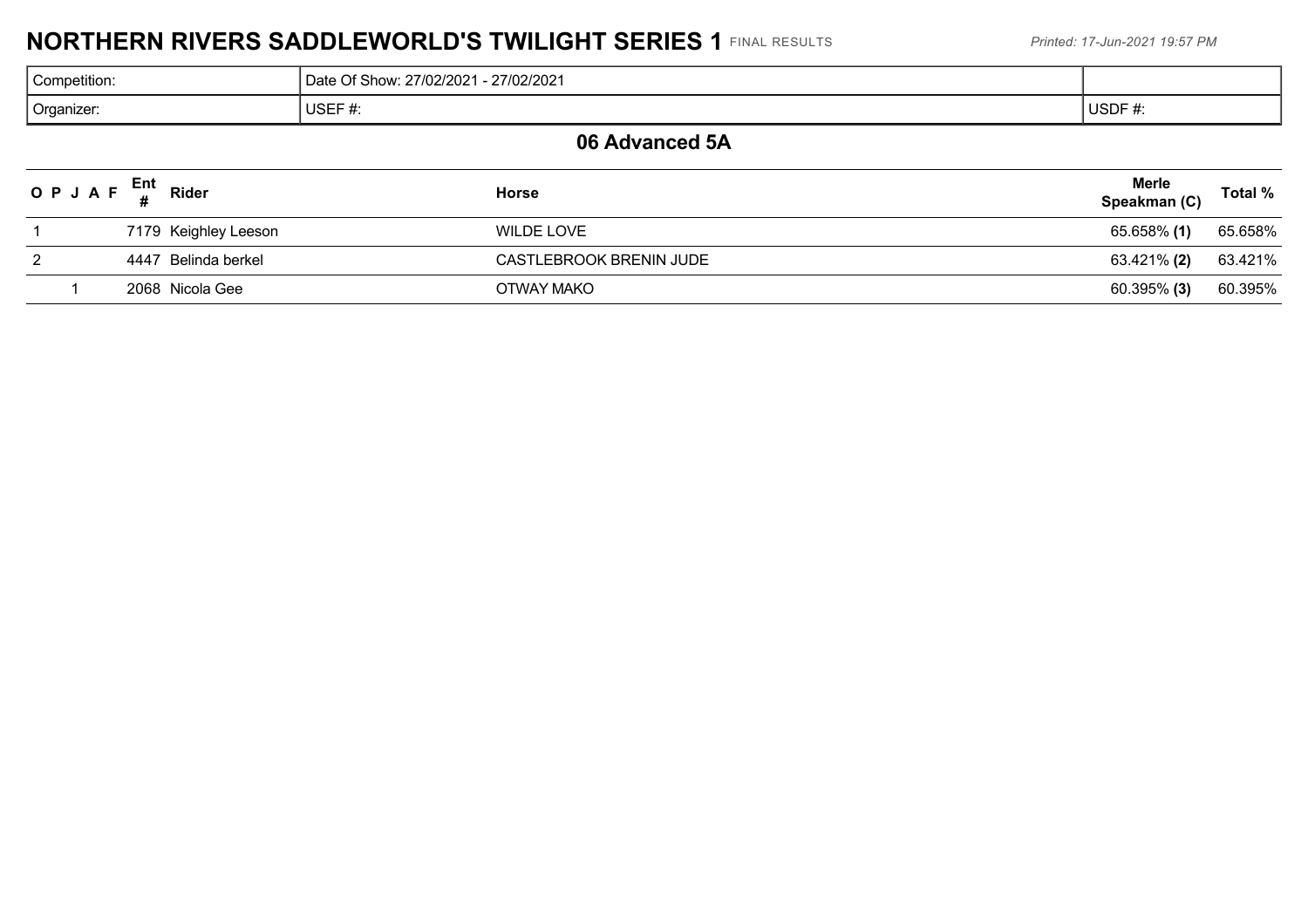# **NORTHERN RIVERS SADDLEWORLD'S TWILIGHT SERIES 1** FINAL RESULTS *Printed: 17-Jun-2021 19:59 PM*

| Competition:    | Date Of Show: 27/02/2021 - 27/02/2021 |                      |  |  |  |  |
|-----------------|---------------------------------------|----------------------|--|--|--|--|
| Organizer:      | USEF $#$ :                            | $^{\dagger}$ USDF #: |  |  |  |  |
| 06a Advanced 5B |                                       |                      |  |  |  |  |

| OPJAF | Ent<br>Rider        | Horse                        | <b>Merle</b><br>Speakman (C) | Total % |
|-------|---------------------|------------------------------|------------------------------|---------|
|       | 6376 Anne Mcdiarmid | <b>GLENVIEW ARRAN DANCER</b> | 64.459% (1)                  | 64.459% |